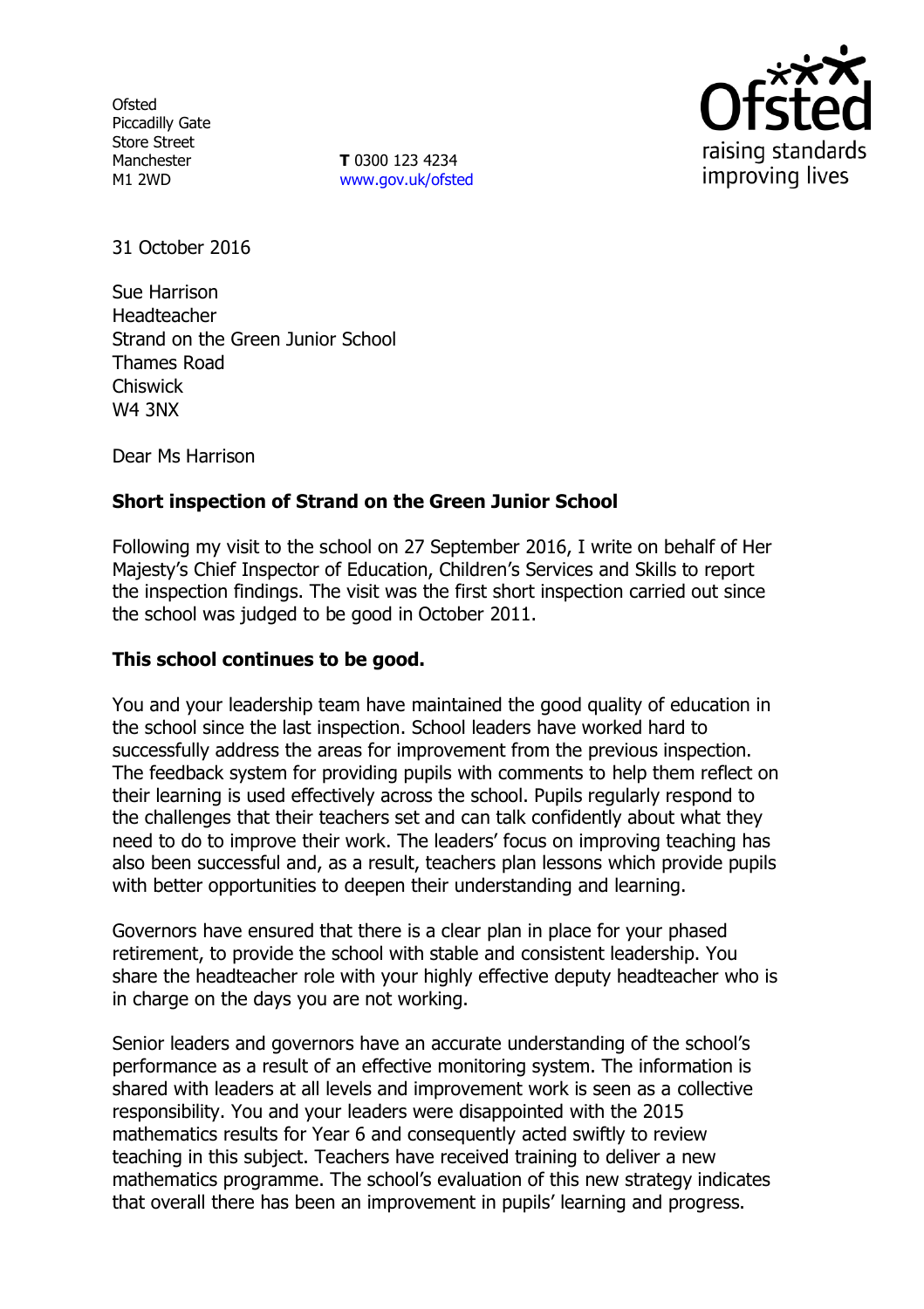

However, leaders rightly recognise that the most able pupils need to make better progress in mathematics.

Pupil premium funding has been spent effectively so that leaders provide the right support to improve the progress of disadvantaged pupils. These pupils now make the progress expected of them by the end of Year 6. You and the school leaders have worked hard to improve the quality of writing across the school. As a result, pupils show great stamina in making good use of the extended writing opportunities they have across the curriculum, particularly as they move up the school. Following the 2016 results for Year 6, you and your leaders recognise that reading is a school priority particularly for the most able pupils, including those who are disadvantaged. Leaders have already started to address this through sharper analysis of comprehension assessments and, as a result, teachers are starting to develop pupils' higher order reading skills.

The school's strong ethos of being an 'upstanding Strandite' is a thread that runs through its work. Pupils learn from the way school leaders collaborate and work as a team. This is reflected in well-behaved, considerate pupils who are able to work and play well together. This is recognised by parents as a real strength of the school.

The school has opened the Swan Centre as an additional resourced provision for pupils who have autistic spectrum disorders (ASD). The provision is shared with the infant school. Currently, there are nine pupils from the junior school attending the centre. The pupils are very much part of the main school and the school works successfully in integrating the pupils, when appropriate, with their peers.

Parents say that all the school staff are very approachable and any issues are dealt with quickly and efficiently. The school's successful transition work ensures that pupils settle quickly from the feeder infant school. The high-quality care and guidance is recognised by those parents whose children arrive with little or no English language skills during the school year.

The school runs a popular and well-attended breakfast club and after-school club for both the infant and junior pupils. Leaders ensure that appropriate safeguarding arrangements are in place. The staff offer a variety of activities and parents appreciate this wrap-around care for their children.

### **Safeguarding is effective.**

Safeguarding is very well managed. Systems for the checking of staff, governors, volunteers and visitors to the school are rigorous, accurate and effective. The single central record is checked routinely by senior leaders and governors. Staff have had up-to-date safeguarding training, including on issues such as the 'Prevent' duty, female genital mutilation and child sexual exploitation. Leaders ensure that key staff and governors attend appropriate training to fulfil their safeguarding responsibilities. Internal systems ensure that staff are vigilant in recording concerns. School staff are persistent in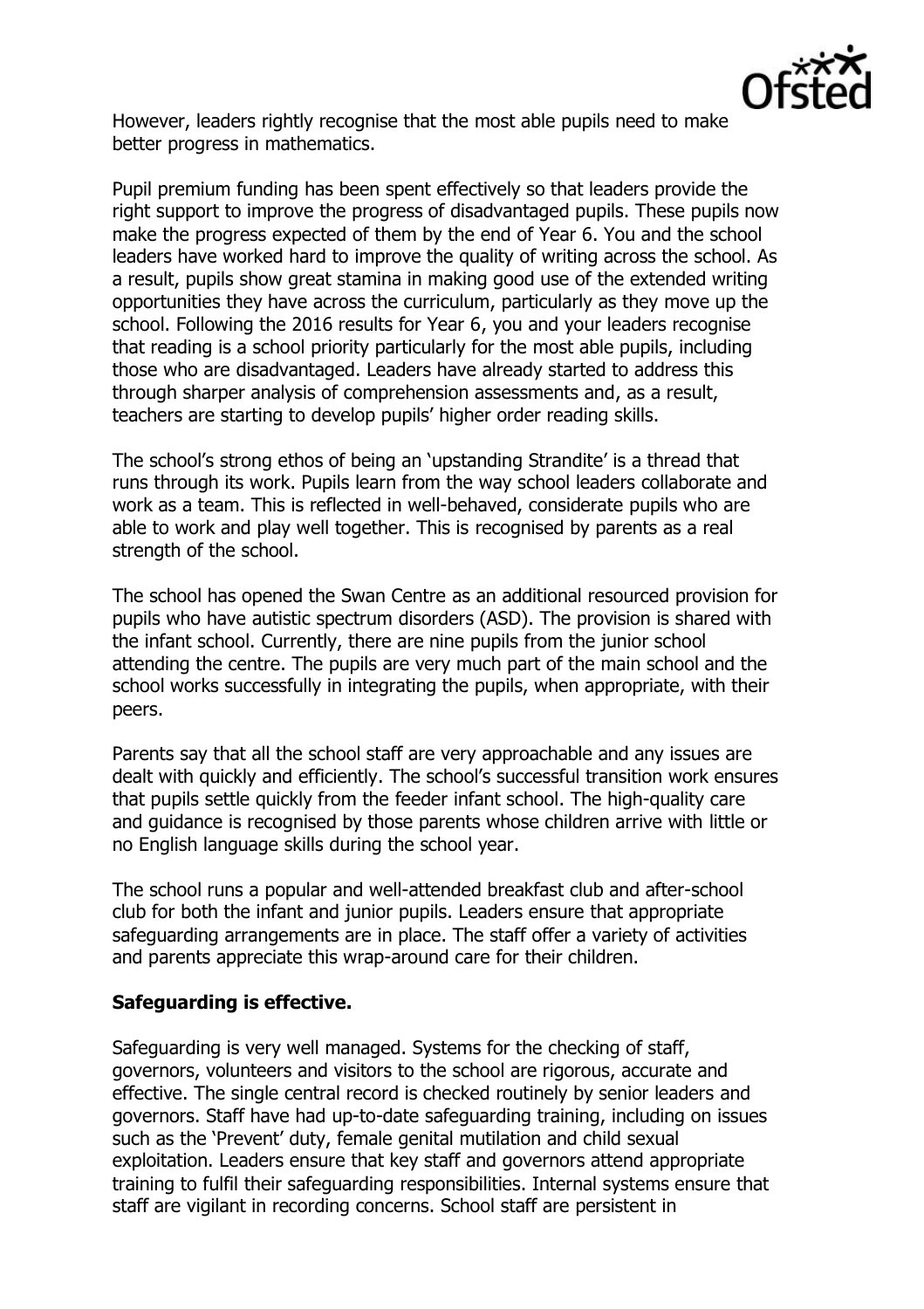

communicating with other services when they need to refer or escalate a concern.

Leaders provide effective support, guidance and advice for pupils who have special educational needs and/or disabilities. They make early and accurate assessments and ensure that effective interventions are put in place for identified pupils.

Pupils say that they feel safe and that the school helps them to be aware of risk and danger, and act safely. The school's work on e-safety is a strength and there are regular workshops for pupils and parents to identify ways to keep safe online.

## **Inspection findings**

- Leaders have developed a comprehensive assessment system and use this effectively to track the progress of all pupils and evaluate the impact of teaching on their learning. Teachers are able to use this information to plan activities which ensure that all pupils are challenged in their learning. Regular pupil progress meetings enable staff to analyse the information about how well pupils are achieving. This has helped them to identify that they need to do more to improve the progress that the most able pupils make, particularly in mathematics.
- **Pupils make good progress in their writing. However, leaders and** governors are aware that the most able pupils, including those who are disadvantaged, do not make consistent progress in their reading often enough.
- As a result of successful transition work from the infant school, children make a positive start in the school. The school has a consistent approach to behaviour management. As a result, pupils respond well to all staff and this ensures that they make the most of their learning time in lessons; disruptions are rare.
- $\blacksquare$  The staff provide a bright and stimulating environment that celebrates success in pupils' learning. School leaders work hard at ensuring that the school site is well maintained despite the challenges posed by the fabric of the school building.
- Teaching across the school is consistent and effective. Staff receive high-quality professional development and this has had a positive impact on improving the quality of teaching. Middle leaders are well supported by the senior staff to enable them to fulfil their responsibilities. The school information is shared and, as a result, staff feel empowered and work collaboratively for the benefit of the pupils.
- Senior leaders monitor pupils' attendance levels closely and regularly. The number of pupils who are persistently absent is decreasing due to effective support put in place. The good rapport with parents enables school staff to work positively with them when pupils' attendance becomes a concern. The use of incentives to improve attendance has been successful. The headteacher's reports to the governing body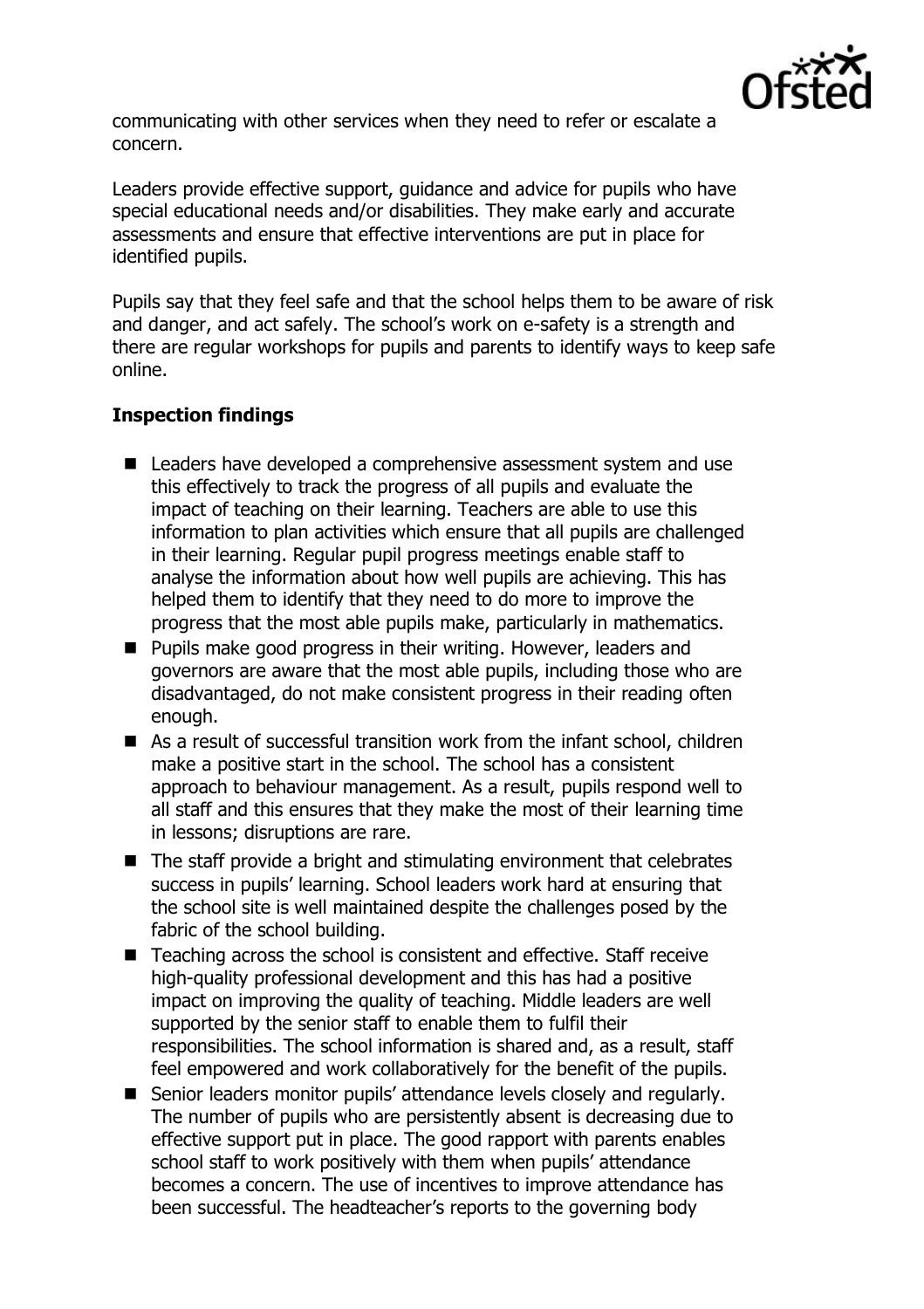

illustrate the very low instances of bullying. The parents say that the school deals effectively with behaviour issues.

- $\blacksquare$  The curriculum provides pupils with rich and interesting experiences. The sports premium grant is used to provide high-quality coaching. As a result, the pupils representing the school have had success in competitive sports.
- $\blacksquare$  A strong emphasis on developing the whole child means that the staff provide pupils with a range of opportunities to develop their understanding of fundamental British values. The school council is an example of how pupils have experience of the democratic voting system, and the school ensures that pupils from the Swan Centre are represented in this work. Pupils are successfully prepared for life in modern Britain.
- $\blacksquare$  The school has a skilled group of governors. They receive key information that enables them to hold the school to account well. They are able to challenge the leaders using school performance information. They have identified, for instance, that leaders need to ensure that pupils make better progress in reading across the school and most-able pupils, including those who are disadvantaged, make better progress in mathematics.

# **Next steps for the school**

Leaders and those responsible for governance should ensure that:

- $\blacksquare$  the teaching of mathematics continues to improve so that the most able pupils, including the most able disadvantaged, make better progress
- $\blacksquare$  teaching is more effective in helping pupils develop their reading skills.

I am copying this letter to the chair of the governing body, the regional schools commissioner and the director of children's services for Hounslow. This letter will be published on the Ofsted website.

Yours sincerely

Sara Morgan **Her Majesty's Inspector**

### **Information about the inspection**

From my pre-inspection analysis and discussion with school leaders, I focused on the following during this inspection:

 $\blacksquare$  the quality and impact of safeguarding practice to ensure it meets statutory requirements